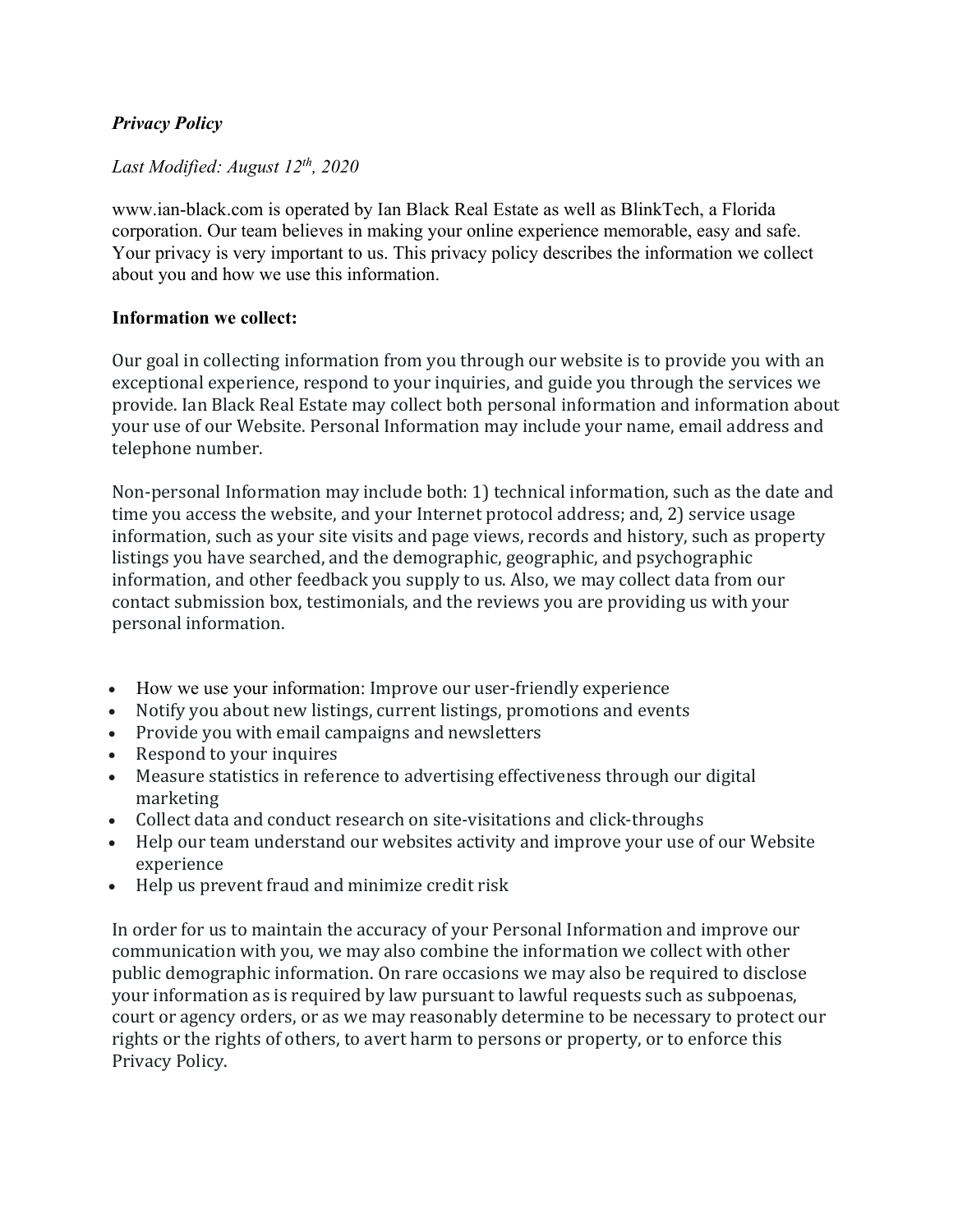### **Cookies**

We also utilize cookies. Cookies are small files that we transfer to your computer's hard drive through your web browser to enable us to recognize you when you return to our website. Cookies let us identify you to provide you a personalized experience on our website. We use cookies to track which pages on our sites our visitors view. If you configure your browser to remove or reject cookies, though, you may not be able to use the full functionality of our Website.

## **Third Parties**

We may share certain Personal Information we collect about you with third parties who perform services for us or with whom we contract for the purposes described in this Privacy Policy. For example: we may use third parties to host our Website, operate certain features, send e-mails, print or mailings, authorize and process your payments, and analyze data and our advertising effectiveness. These third-party service providers are given the information they need to perform their designated functions and we do not authorize them to use or disclose your Personal Information for their own or any others' marketing purposes.

We may share Non-personal Information with select third parties on an anonymous basis (that is, in a way that does not connect your Non-personal Information to your Personal Information or disclose your Personal Information in any fashion).

If IBRE, or substantially all of our assets, are sold, or IBRE reorganizes or merges into another company, then customer information, including Personal Information, will likely be one of the transferred assets. On rare occasions, we may be required to disclose your Personal Information as required by law and as necessary to comply with a judicial proceeding, court order, or legal process served on us. Or we may need to do so to protect our customer's rights.

#### **Security and protection**

Our team at IBRE uses security measures to protect the privacy of your Personal Information. However, transmissions over the Internet are not completely secure, and any information sent to or through our Website may be accessible by others. Ian Black Real Estate cannot guarantee our security measures.

We are concerned about the safety of children when they use the Internet and will never knowingly request personally identifiable information from anyone under the age of 13. Users of our Website must be at least 18 years old. If you are under 18 years old, you should not provide information to us without the involvement of a parent or guardian. If a child has provided us with personal information, that child's parent or guardian should contact us (see below) to delete such information from our records.